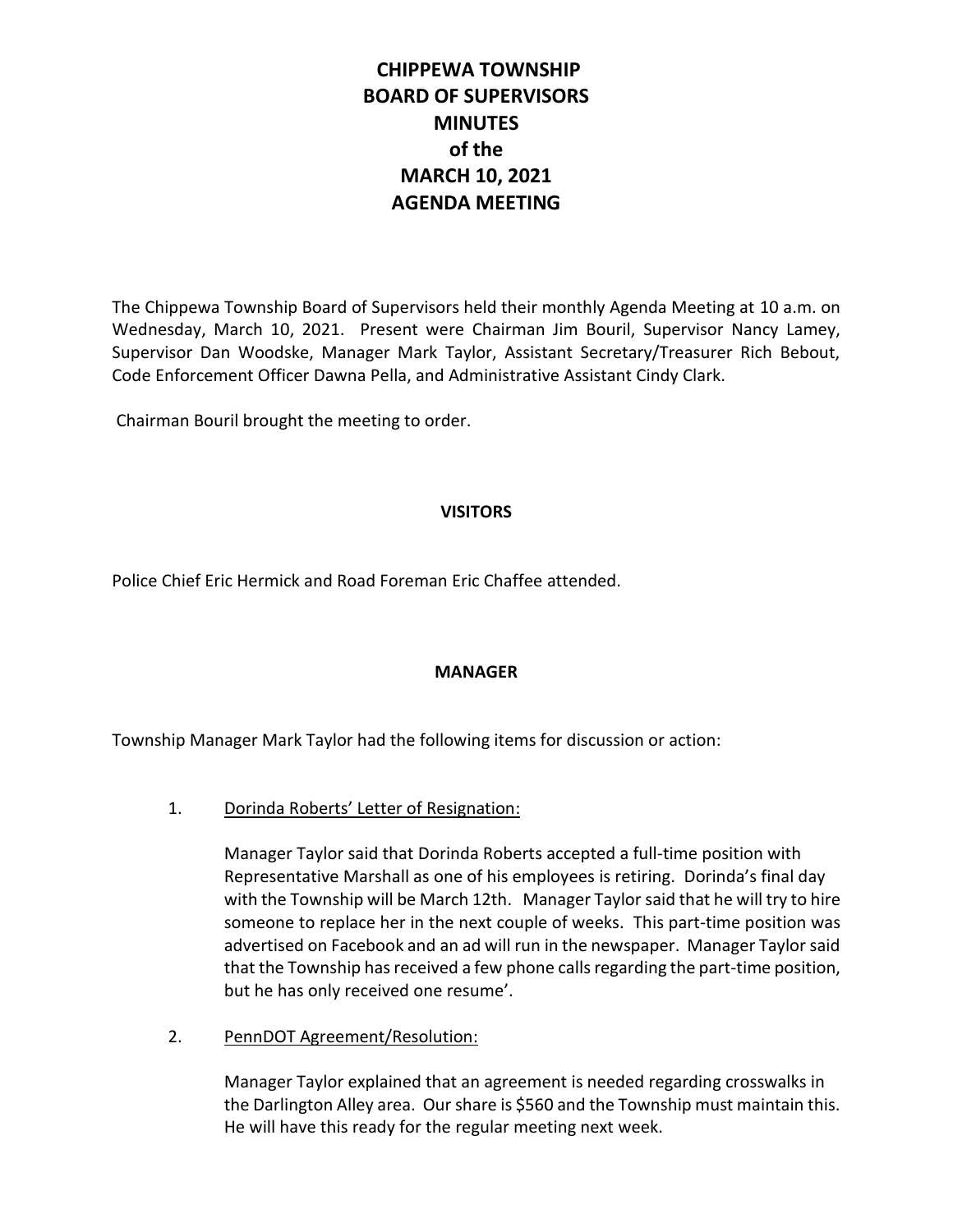#### 3. Street Department Truck Quote:

Manager Taylor explained reasons for needing a new truck and said that a COSTARS dealer in Baden has a 2021 Silverado. They put a hold on this truck until approval is given. The truck is \$46,022.47 and we can get \$6000 for our trade-in.

**MS. LAMEY MOVED TO APPROVE THE PURCHASE** of the Silverado truck for the Road Department. Mr. Woodske seconded the motion and with no further discussion the motion carried.

4. Police Car Quote (Chief Hermick):

There was discussion regarding the fee schedule/fines. Then the Chief updated the Supervisors on the present cruiser situation. One of the Police Department's cruisers was totaled in an accident recently. One new vehicle was already ordered and two more are needed.

**MR. WOODSKE MOVED TO APPROVE THE PURCHASE** of the police vehicles. Ms. Lamey seconded the motion and there was further discussion regarding the police vehicles. The number of current vehicles and the subject of insurance were brought up and discussed. After additional discussion, the motion carried.

5. Employment Agreement with Lauren Doyle:

Manager Taylor said an employment agreement was presented to Lauren Doyle and she accepted it. She will work part-time until April  $1<sup>st</sup>$  so that her employer will have the opportunity to replace her. He said that both he and Ms. Doyle attended the Recreation Board meeting on Monday and it went very well. He said the Board members are relieved that the new full-time Recreation Director will take on more of the responsibilities that were formerly done by Board members. Manager Taylor said that previous Recreation Board meetings had been held on Zoom, but the Board members wanted to meet the new director, so the last meeting was held with members attending in-person.

6. Bowser Consolidation Plan:

Manager Taylor said that Bowser wants to incorporate all of the lots that they purchased into one lot. The Planning Commission approved this with no comments. He said this could be approved at next week's meeting. He added that they are eventually going to ask that the last lot they purchased be incorporated into commercial zoning. He said that when they request this, a hearing will have to be scheduled.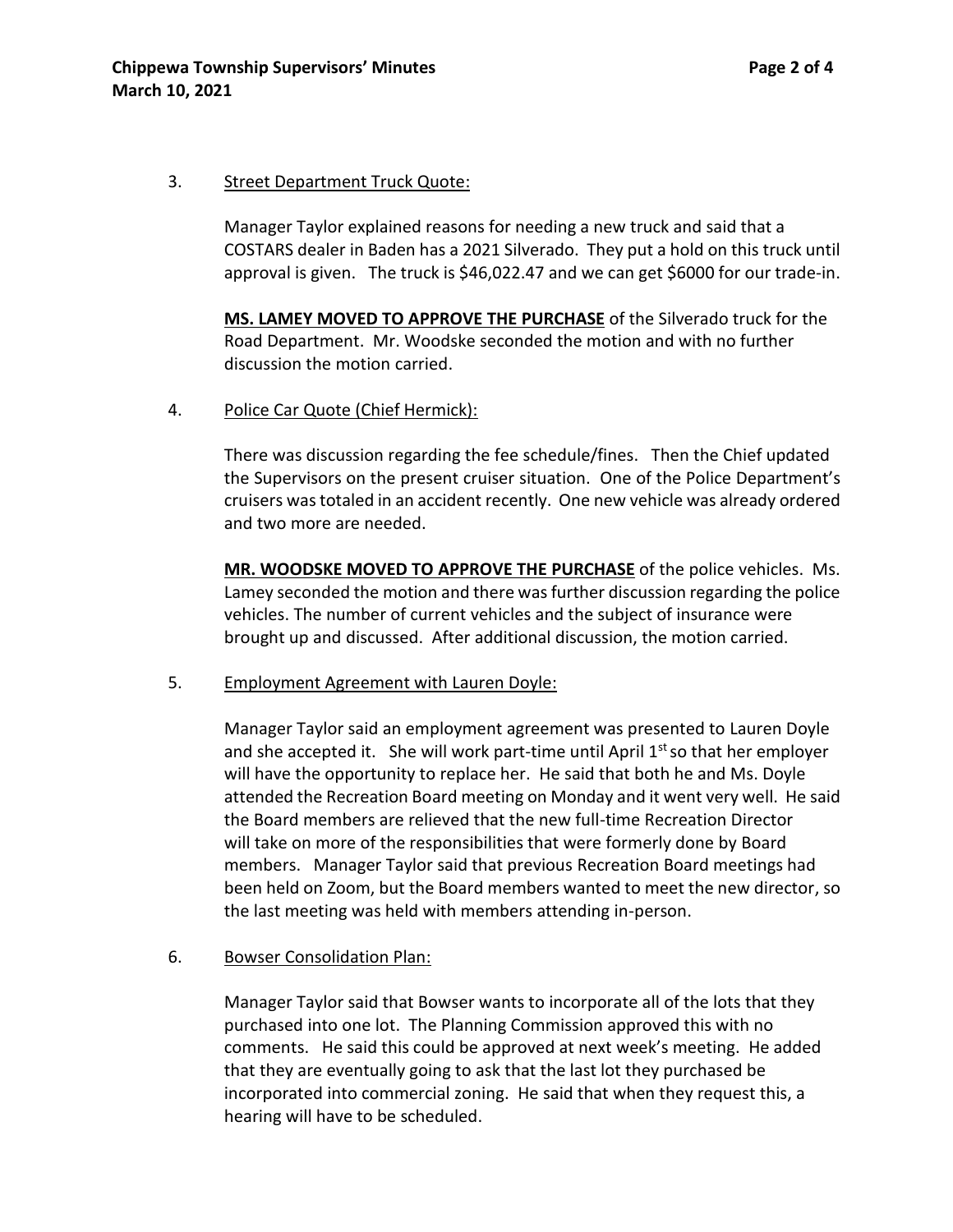# 7. Certificate of Deposit with Brentwood Savings Expires 3/17:

Manager Taylor said that our CD with Brentwood is up. He said that there are different opportunities for investing this money and Rich Bebout has been looking into them. He said more money could be earned if it was invested in a different way. Supervisors were provided with information regarding other investment opportunities. Manager Taylor said that if the Supervisors have any questions about this, a telephone conference could be set up. There was further discussion and questions and the manager said he can check on the bidding question.

# **DEPARTMENT REPORTS**

# A. Code Enforcement:

Dawna Pella said that she is working with Solicitor Verlihay on an appeal.

# B. Road Department:

Eric Chaffee reported that salt usage from American Salt was 1544 tons, and from McClymonds' usage was 224 tons. Manager Taylor said the Township usually averages around 2000.

# **SUPERVISORS' BUSINESS**

Supervisor Woodske asked where the adoption of an ordinance regarding marijuana that was discussed previously stands. Manager Taylor said that if the Supervisors want this to happen, Solicitor Verlihay could be directed to draft an ordinance on this.

**MR. WOODSKE MOVED TO AUTHORIZE** Solicitor Verlihay to draft the ordinance. Ms. Lamey seconded the motion and with no further discussion the motion carried.

Chief Hermick said he would like public intoxication and disorderly conduct should also be looked into, along with the marijuana issue.

Mr. Woodske said that 15 other places have addressed the marijuana issue.

Manager Taylor will contact Solicitor Verlihay regarding these items.